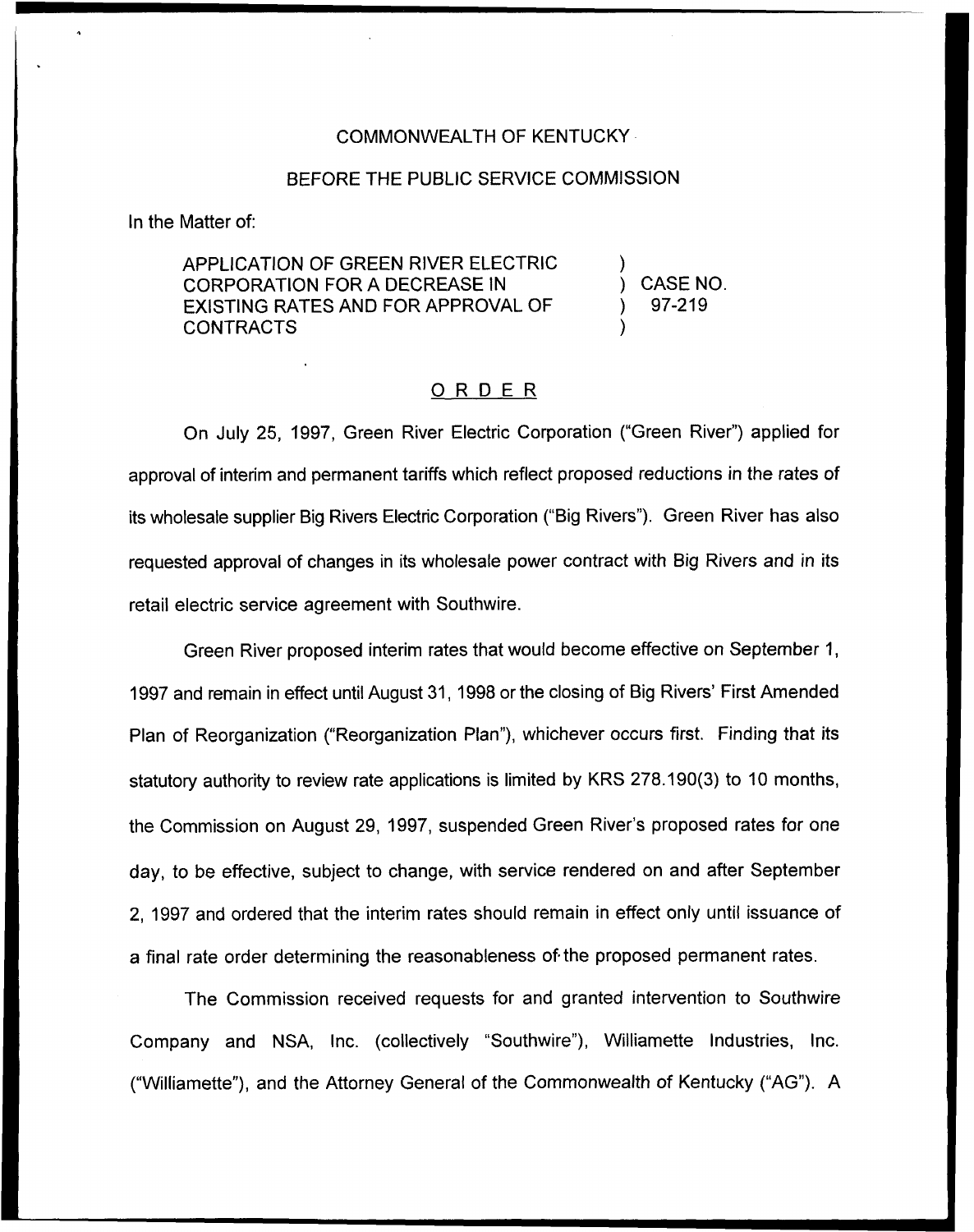public hearing was held in this matter on March 2, 1998. Although encouraged to file written briefs in this matter, the parties declined.

This case is closely related to the proceedings in Case No.  $97-204<sup>1</sup>$  in which Big Rivers applied for, inter alia, Commission approval of interim and permanent rates for its distribution cooperatives and of numerous agreements to implement the Reorganization Plan approved by the U.S. Bankruptcy Court in Big Rivers' Chapter 11 proceeding. Green River's proposed wholesale power contract with Big Rivers and its retail electric service agreement with Southwire are significant parts of the Reorganization Plan and have been extensively examined by the Commission in Case No. 97-204. Furthermore, the Commission has closely examined in that proceeding the proposals for post-2000 Tier 3 Service and for Market Power Purchases as they relate to Big Rivers and its distribution cooperatives. All parties to this proceeding are parties to and actively participated in Case No. 97-204.

As the Commission has in its Order of April 30, 1998 in Case No. 97-204 extensively addressed the issues of Green River's wholesale contract, the retail service agreement with Southwire, the post-2000 Tier 3 Service proposal and the Market Power Purchase proposals, the Commission finds no need to plow the same ground twice. The Commission therefore adopts and incorporates by reference its findings and conclusions regarding those

Case No. 97-204, The Application of Big Rivers Electric Corporation, Louisville Gas and Electric Company, Western Kentucky Energy Corp., Western Kentucky Leasing Corp., and LG&E Station Two Inc. for Approval of Wholesale Rate Adjustment for Big Rivers Electric Corporation and For Approval of Transaction (filed June 30, 1997).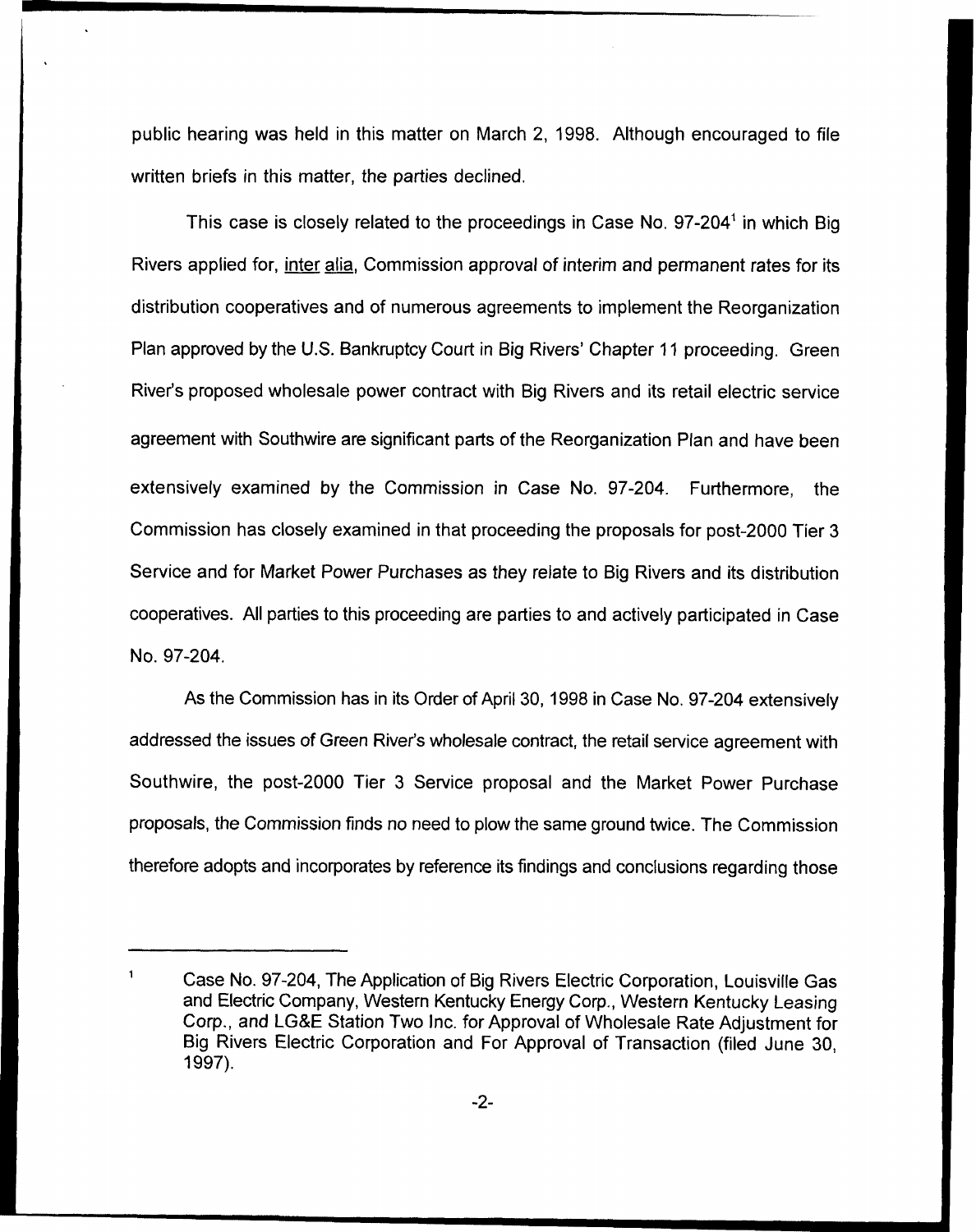issues which are contained in that Order.<sup>2</sup> The scope of this Order will be limited to those issues raised by Green River's Application and not specifically addressed in Case No. 97- 204.

#### REVENUE REQUIREMENTS

Green River proposed an adjustment in rates to reduce revenues by \$14,093,105. It proposed to reduce the rates of its smelter customer by \$7,590,467, of its residential and single phase customers by \$2,129,591, of its special contract (non-smelter customers) by \$3,555,663, and all other customer classes by \$817,384. Green River's proposed rates directly pass the savings in purchase power costs to the appropriate customer classes. The AG has not contested Green River's estimate of the proposed purchase power cost savings or proposed revenue requirements resulting from the reduction in purchase power  $costs.<sup>3</sup>$ 

#### RATE DESIGN

The AG argues for changes in Green River's present rate design for its residential service and single phase customers. He asserts that the Commission should end the use of declining block rates for this customer classification and establish a flat energy rate. The AG argues that Green River's use of declining block rates is unsupported by any study or empirical evidence. He asserts that such rates encourage waste and inefficiency and, given the limits upon Big Rivers' surplus capacity as a result of its leasing agreement with

The record of Case No. 97-204 has already been incorporated by reference into the  $\overline{2}$ record of this proceeding. See Transcript at 10 - 11.

<sup>3</sup> Direct Testimony of Lafayette K. Morgan, Jr. at 3.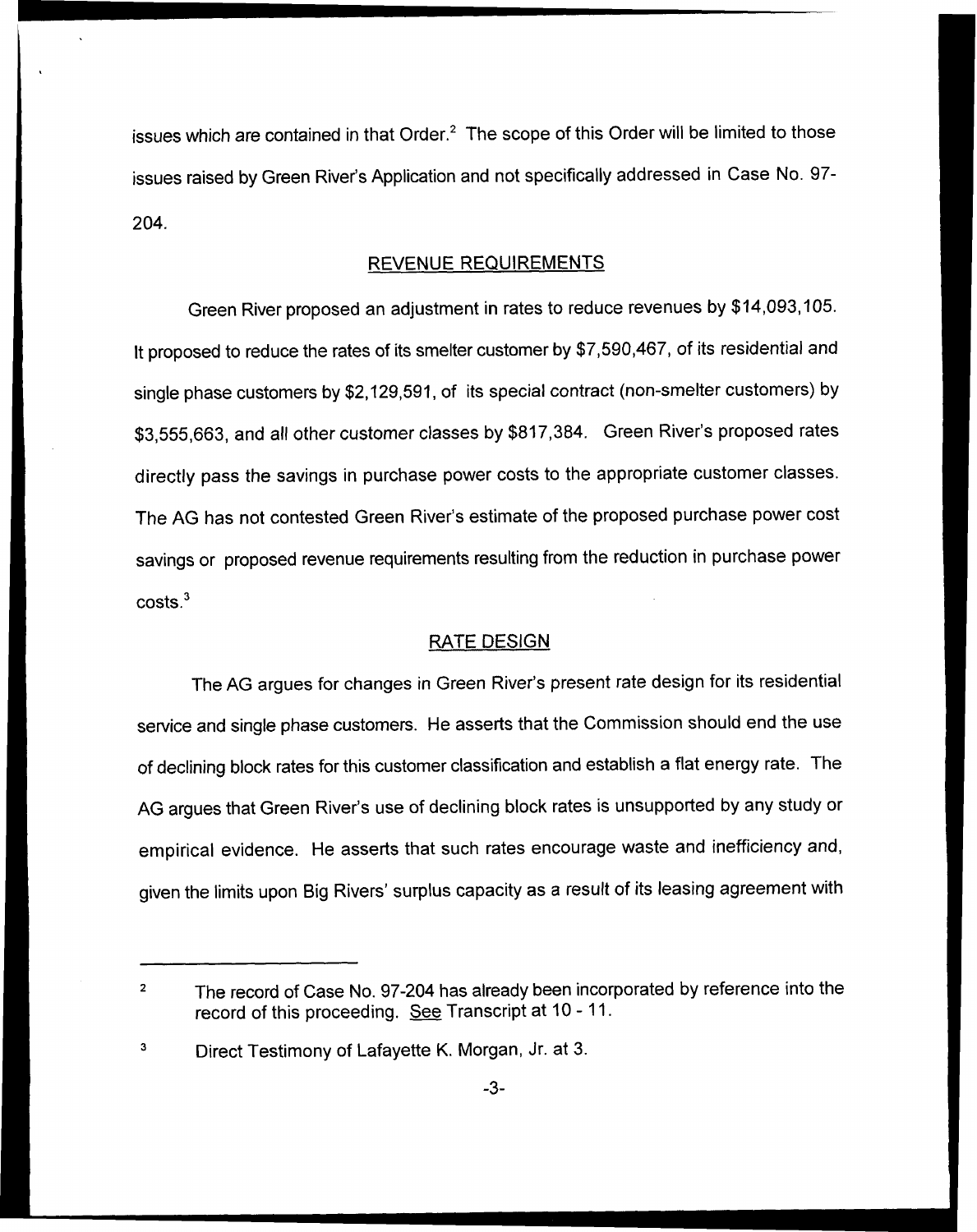LG&E Energy, Green River should place greater emphasis upon demand-side management and energy conservation.

Green River counters that the use of a flat rate represents a drastic departure in rate design that should not be imposed in a limited flow-through case. It further argues that the immediate use of a flat rate rather than limited modifications to the existing declining block rates is contrary to the Commission's policy of gradualism and should not be imposed without a current cost-of-service study. No such study has been presented here.

Having considered the evidence of record, the Commission finds that the AG's proposal is reasonable and should be accepted. The rates that the Commission establishes for residential service and single phase customers contain a flat energy charge. The Commission further finds that this rate design will result in a lower charge for most ratepayers, will send proper economic signals to those using larger amounts of electric power, and is consistent with the Commission's policy toward flat energy charges. Any adverse effects of this design change upon individual customers, moreover, is lessened as this rate design change comes as part of a total rate decrease.

#### ROTATION OF CAPITAL CREDITS

The AG argues that the Commission should require Green River to use all annual earnings over a Times Interest Earned Ratio ("TIER"} of 2.0 to rotate capital credits to its members. He argues that the Commission should encourage capital credits to be rotated since no dividends or interest is paid on capital credits and rotation ensures that older members of the cooperative receive a return of their contributions and that newer members pay their share of the cooperative's capital needs.

-4-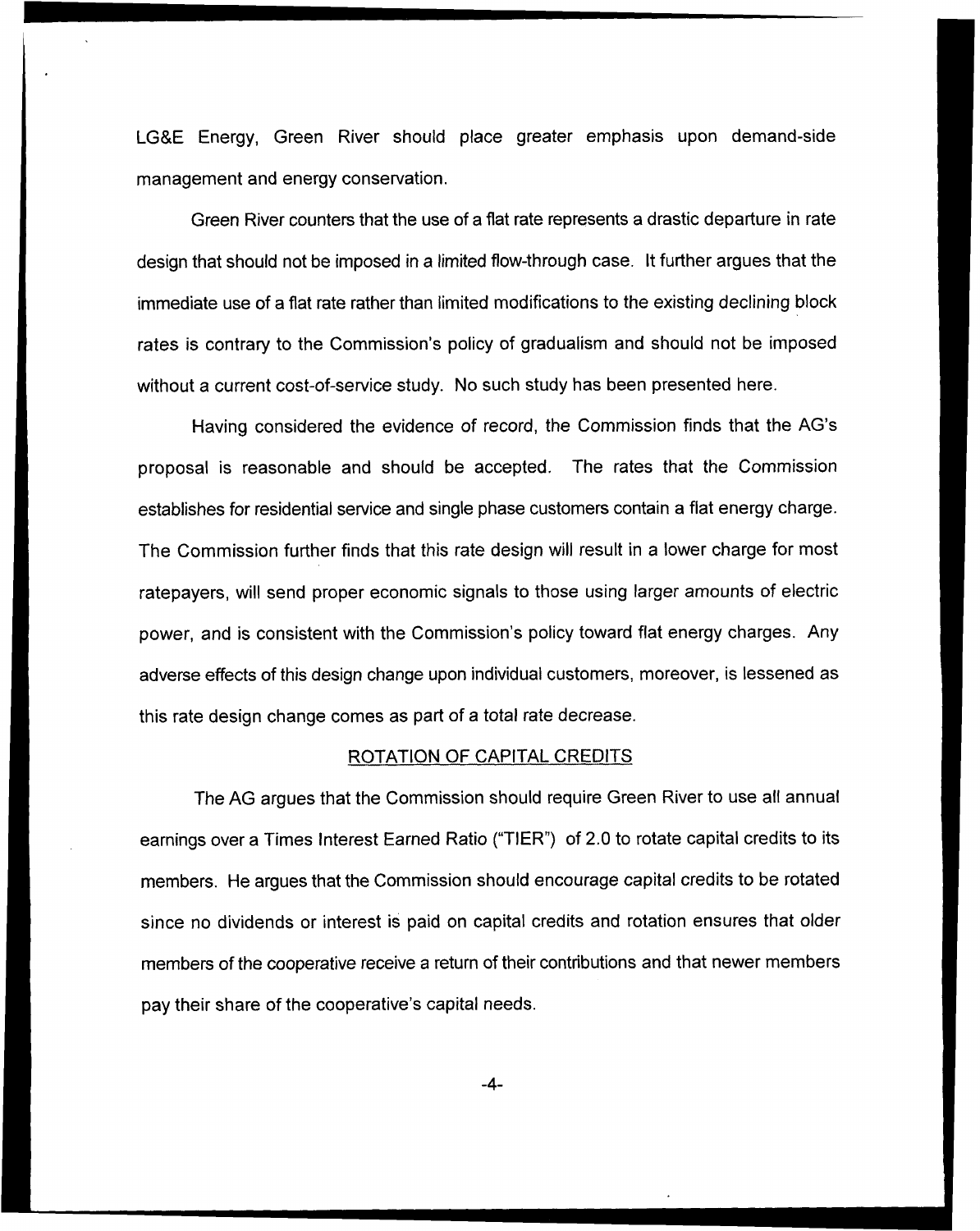In response, Green River contends that this case is not the appropriate proceeding to mandate the rotation of capital credits. It contends that such requirements should only be imposed after a full investigation in a general rate case, not a limited proceeding to review the flow through of a rate reduction. Green River argues that a mandatory rotation would result in administrative problems and require major revisions to the cooperative's bylaws. It also suggests that a mandatory rotation might threaten the financial integrity of the cooperative. Finally, Green River notes that its current equity management plan requires it to "strive to retire equity capital on a systematic basis" and that a capital credit retirement of \$2,100,000 was included in its 1997 budget.

The Commission agrees with the principle that all rural electric cooperatives should adopt capital management policies that promote the rotation of patronage capital credits. However, we find that this flow through case lacks sufficient financial information to support the imposition of such a rotation upon a nonconsenting utility. Assuming arguendo that the Commission has the legal authority to direct the adoption of such plan, the Commission is of the opinion that the imposition of such a plan should occur only after a general rate case in which all areas of utility operation, including the utility's capital management plan, have been fully explored. The Commission finds that, given the limited scope of review in this case, the AG's proposal should be denied.

#### IT IS THEREFORE ORDERED that:

As they relate to the issues of Green River's wholesale contract with Big  $1<sub>1</sub>$ Rivers, Green River's retail service agreement with Southwire, its post-2000 Tier 3 Service and the Market Power Purchase proposals, the findings and conclusions set forth in the

 $-5-$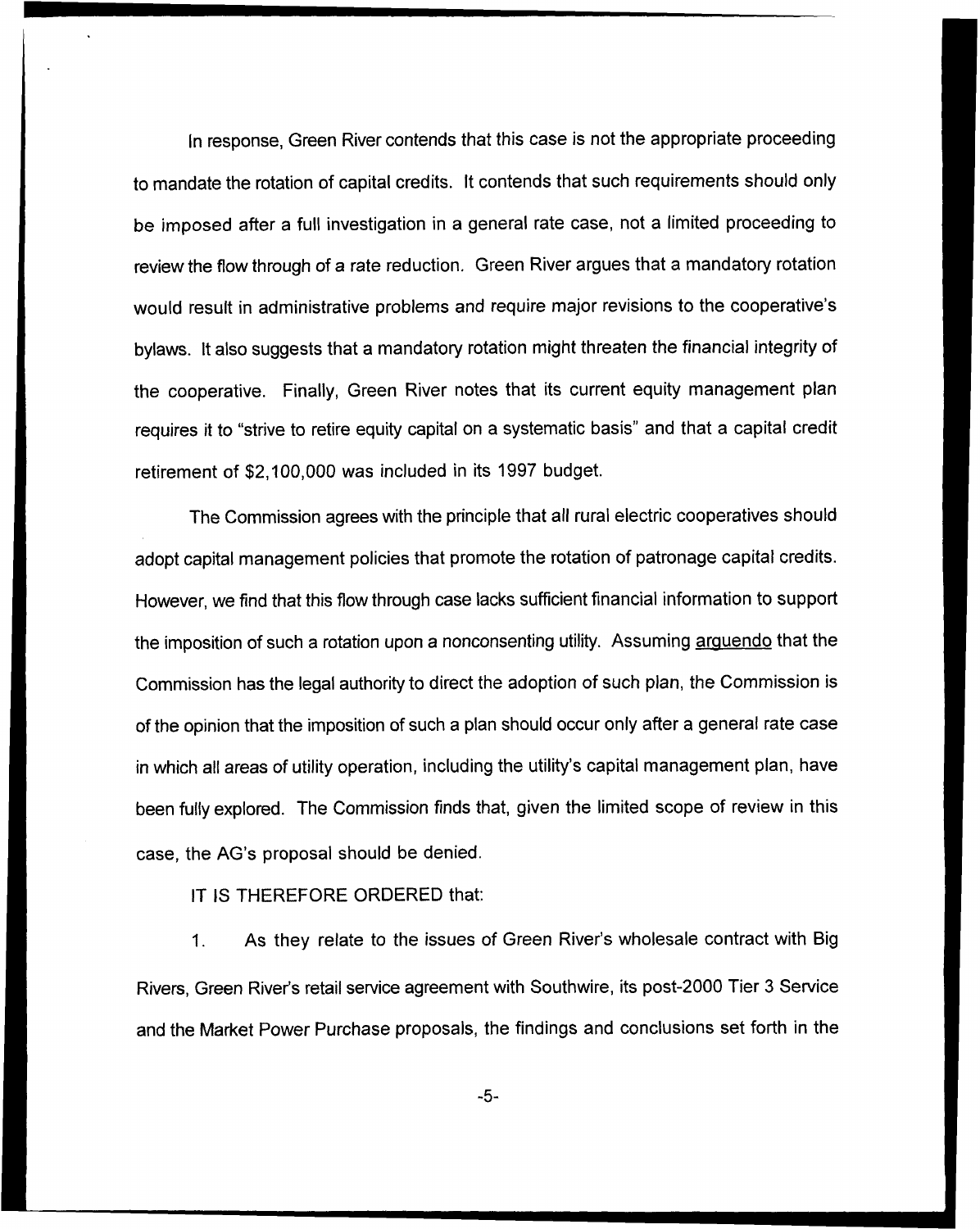Commission's Order of April 30, 1998 in Case No. 97-204 are adopted and incorporated into this Order as if fully set out herein.

2. The market power provision in the Big Rivers Green River Smelter Tier 3 Energy Rate and the Market Power Purchase option for certain Large Industrial Customers are hereby denied and the termination date on the Tier 3 fixed rate is rejected.

3. Those provisions in Green River's retail service agreement with Southwire and in its proposed tariff that prohibit rate adjustments to reflect costs or payments incurred by Green River for expenditures due to legislation, regulatory, or legal action are rejected.

4. Those provisions in Green River's retail service agreement with Southwire and its proposed tariff that exempts Southwire from paying any stranded costs or exit fees related to Green River are rejected.

5. The proposed rates for the "Residential Service {Single Phase and Three Phase) And All Other Single Phase Service" schedule are modified as discussed herein.

6. The proposed Market Power Purchase option rates set forth as "Option C" of the "Three-Phase Demand - Large Power 1,000 kW and Above" schedule are rejected.

7. The proposed revisions contained in Fourteenth Revised Sheet No. 36, "Industrial and Smelter Customers Served Under Special Contract" are rejected,

8. All proposed permanent rates set forth in Green River's Application and not modified or rejected herein are approved.

 $-6-$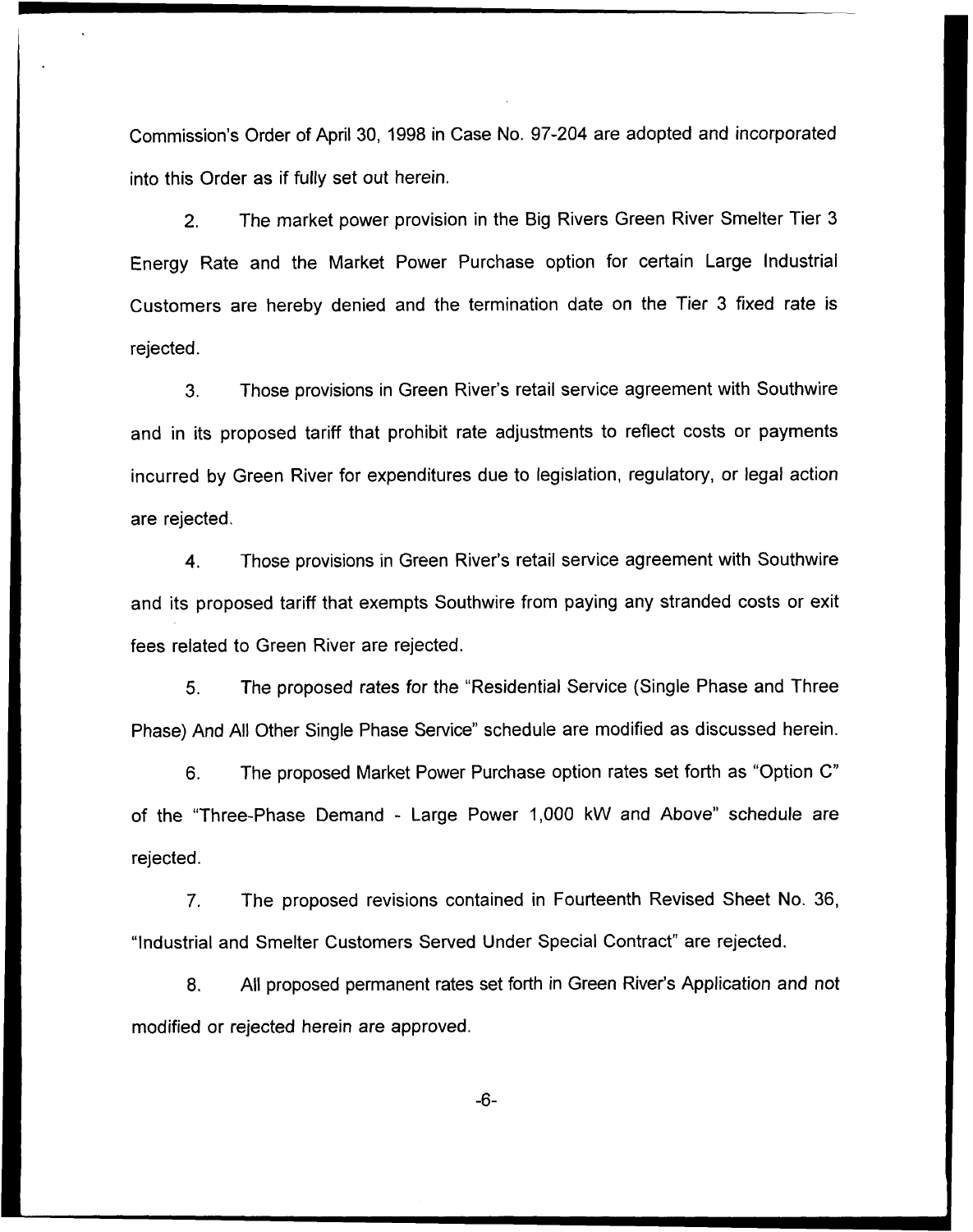9. The rates in Appendix <sup>A</sup> are approved for service rendered on and after April 30, 1998.

10. Green River's retail service agreement with Southwire, as filed with the Commission on February 27, 1998, is approved in principle, subject to the revisions discussed in this Order and subject to the review of the final version of the contracts.

11. The Wholesale Power Contract between Big Rivers and Green River is approved in principle, subject to the revisions discussed in the Commission's Order of April 30, 1998 in Case No. 97-204 and subject to the review of the final version of that contract.

12. Within 30 days of the date of this Order, Green River shall file its tariffs, reflecting all revisions and modifications as required by this Order.

13. Green River shall file, in a new case, the final executed draft of its retail service agreement with Southwire and its Wholesale Power Contract with Big Rivers supported by detailed explanations of all changes to the versions on file with the Commission as of February 27, 1998.

Done at Frankfort, Kentucky, this 6th day of Nay, 1998.

#### PUBLIC SERVICE COMMISSION

.<br>Chairmar

ATTEST: Vice Chairman tive Director  $\begin{array}{ccc} \sim & \rightarrow & \rightarrow & \end{array}$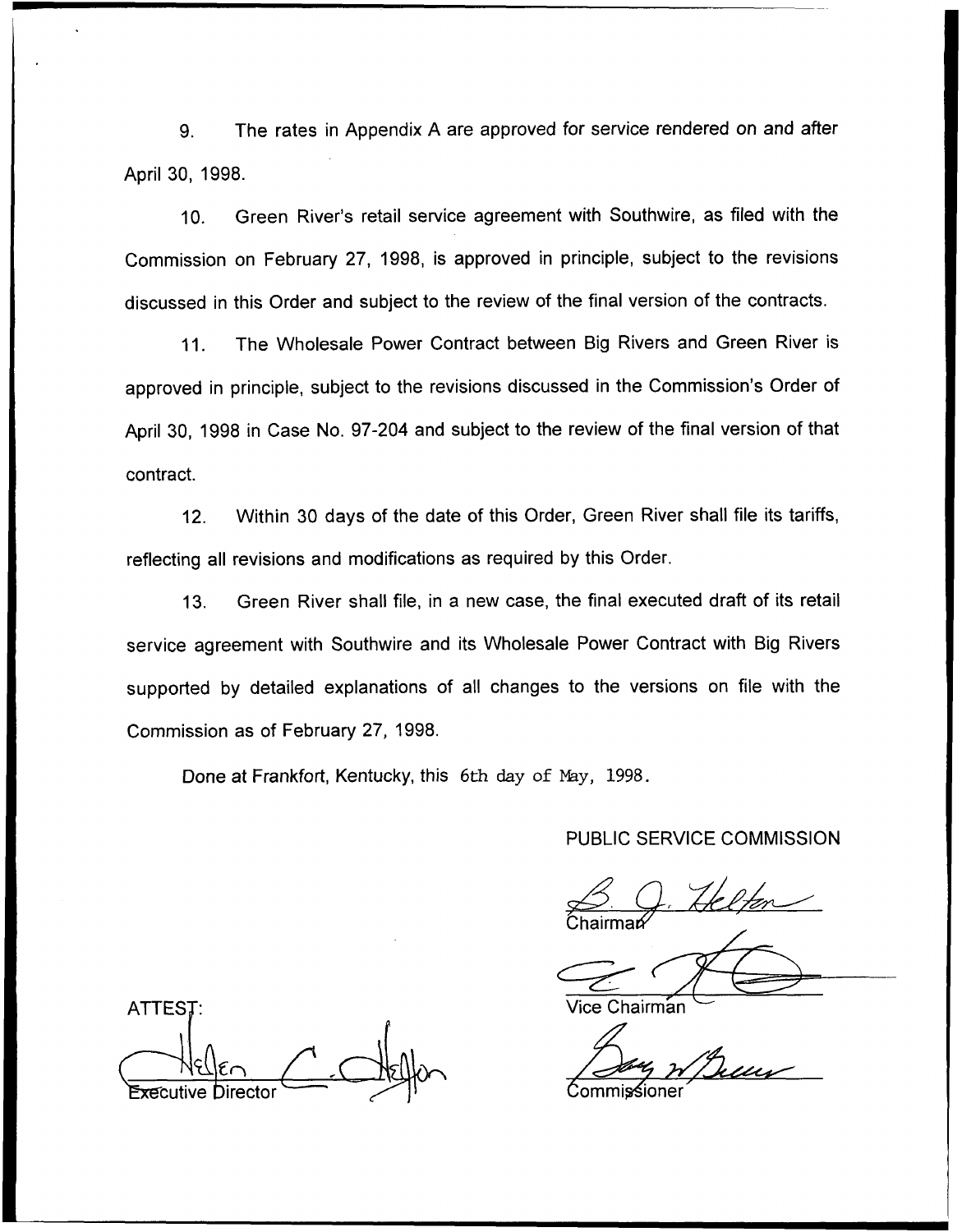### APPENDIX A

## APPENDIX TO AN ORDER OF THE KENTUCKY PUBLIC SERVICE COMMISSION IN CASE NO. 97-219 DATED MAY 6, 1998

The following rates and charges are prescribed for the customers in the area served

by Green River Electric Corporation. All other rates and charges not specifically mentioned

herein shall remain the same as those in effect under authority of this Commission prior to

the effective date of this Order.

### RESIDENTIAL SERVICE (SINGLE PHASE 8 THREE PHASE) AND ALL OTHER SINGLE-PHASE SERVICE

#### Monthlv Rate:

Customer Charge Energy Charge per KWH \$7.91 .0556073

## RESIDENTIAL ELECTRIC THERMAL STORAGE (ETS)

Monthlv Rate:

Energy Charge per KWH

.0333644

#### COMMERCIAL, LARGE POWER AND PUBLIC BUILD)NGS THREE-PHASE DEMAND LESS THAN 1.000 KW

#### Monthlv Rate:

| Customer Charge                        | \$25.00 |
|----------------------------------------|---------|
| Demand Charge per KW of billing demand | \$4.83  |
| Energy Charges                         |         |
| First 200 KWH/KW per KWH               | .046496 |
| Next 200 KWH/KW per KWH                | .042098 |
| All Over 400 KWH/KW per KWH            | .040163 |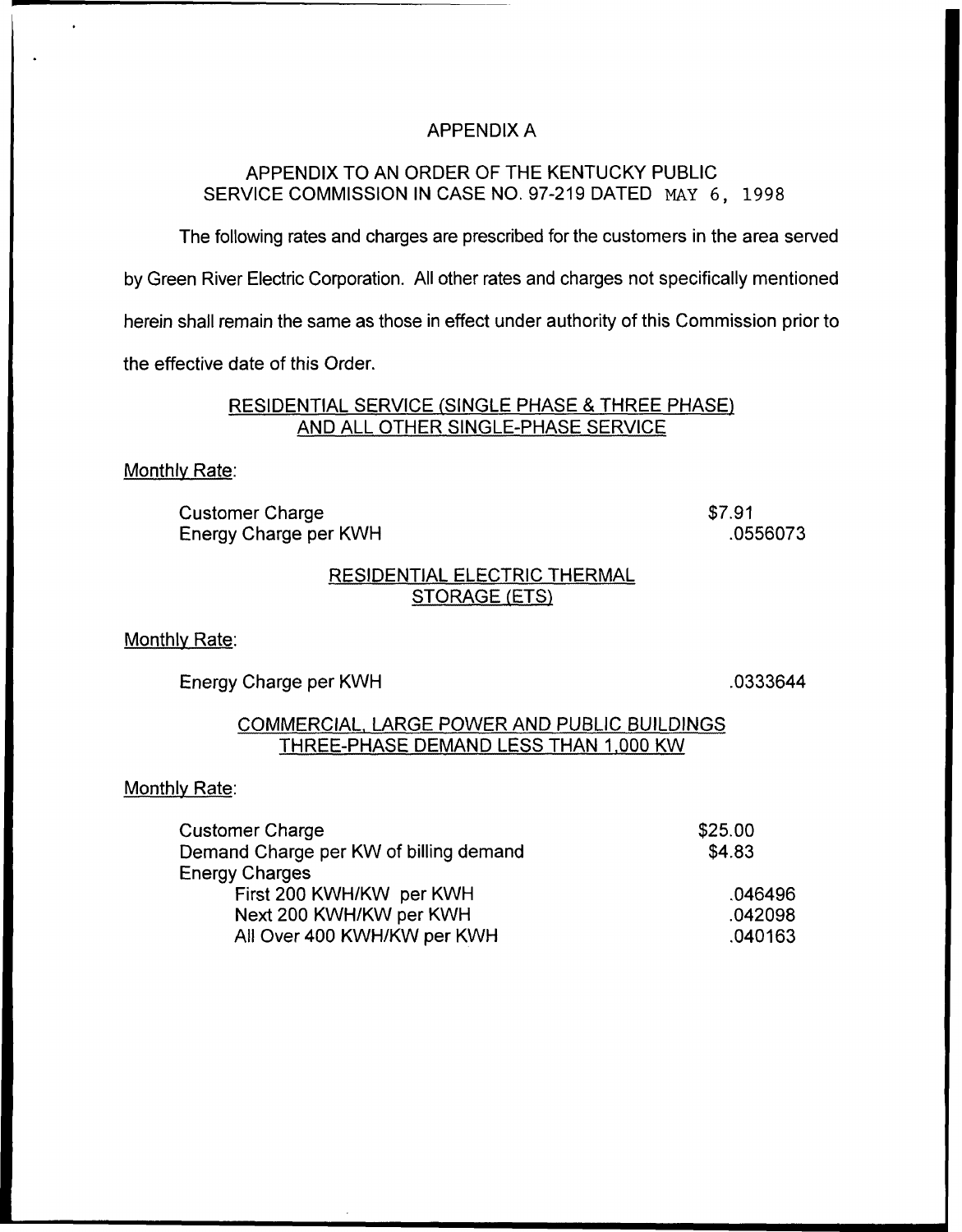# THREE-PHASE DEMAND —LARGE POWER 1,000 KW AND ABOVE

## Monthly Rate:

 $\hat{\mathbf{r}}$ 

| Option A - High Load Factor:            |          |
|-----------------------------------------|----------|
| <b>Customer Charge</b>                  | \$100.00 |
| Demand Charges per KW of Billing Demand | \$7.80   |
| <b>Energy Charges:</b>                  |          |
| First 200 KWH per KW, per KWH           | \$.0310  |
| Next 200 KWH per KW, per KWH            | .0255    |
| All Over 400 KWH per KW, per KWH        | .0230    |
| Option B - Low Load Factor              |          |
| <b>Customer Charge</b>                  | \$100.00 |
| Demand Charge per KW of Billing Demand  | \$4.35   |
| <b>Energy Charges:</b>                  |          |
| First 150 KWH per KW, per KWH           | .0399    |
| All Over 150 KWH per KW, per KWH        | .0367    |

## STREET AND INDIVIDUAL CONSUMER LIGHTING

## Monthly Rate:

| 175 Watt Mercury Vapor Lamps        | \$7.09 |
|-------------------------------------|--------|
| 250 Watt Mercury Vapor Lamps        | 8.20   |
| 400 Watt Mercury Vapor Lamps        | 9.69   |
| 100 Watt High Pressure Sodium Lamps | 7.00   |
| 200 Watt High Pressure Sodium Lamps | 9.75   |

## DECORATIVE AREA LIGHTING

## Monthly Rate:

|            | Lumens             | <b>Rate Per Month</b> |
|------------|--------------------|-----------------------|
| 1 Fixture  | 6.300              | \$9.54                |
| 2 Fixtures | $6,300$ (per Lamp) | 16.85                 |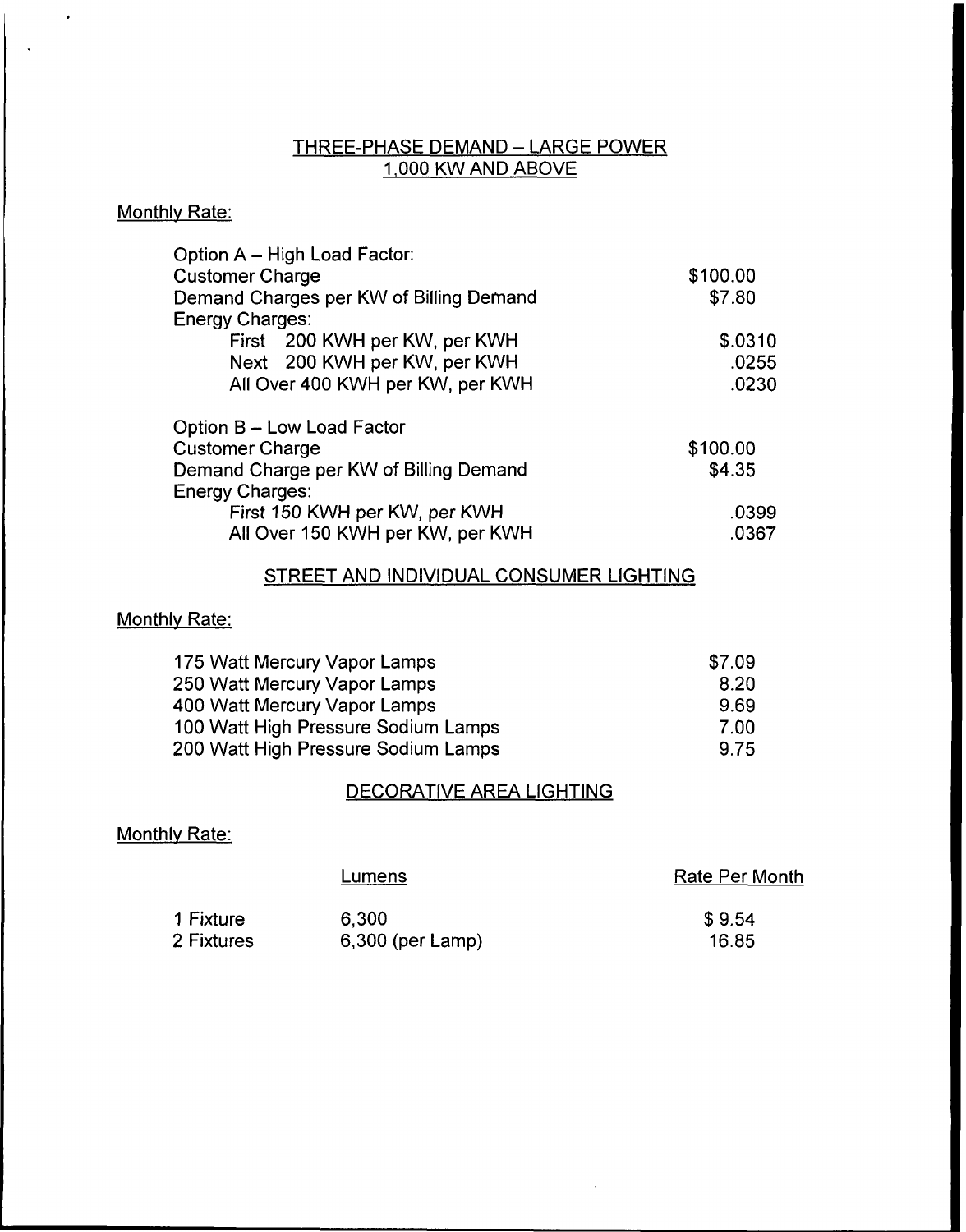### LARGE INDUSTRIAL CUSTOMERS SERVED <u>UNDER SPECIAL CONTRACTS</u>

# Monthly Rate:

 $\ddot{\phantom{0}}$ 

 $\sim$ 

| <b>Commonwealth Industries and Willamette Industries</b><br>Demand Change per KW of Billing Demand<br>Energy Charge per KWH | \$10.15<br>.014015 |
|-----------------------------------------------------------------------------------------------------------------------------|--------------------|
| A-CMI and World Source<br>Demand Change per KW of Billing Demand<br>Energy Charge per KWH                                   | \$10.15<br>.016215 |
| <b>Kimberly-Clark</b><br>Demand Change per KW of Billing Demand<br>Energy Charge per KWH                                    | \$10.15<br>.014215 |
| ALCOA - Hawesville Works<br>Demand Change per KW of Billing Demand<br>Energy Charge per KWH                                 | \$10.15<br>.030614 |
| CMELTED CHETOMEDE CEDVED HUD                                                                                                |                    |

### SMELTER CUSTOMERS SERVED UNDER <u>SPECIAL CONTRACTS</u>

## Monthly Rate:

Tier 1

| Energy Rate per KWH | \$0.0312 |
|---------------------|----------|
| <u>r 2</u>          |          |

# Tie

 $\sim$   $\sim$ 

| \$0.02148 |
|-----------|
| \$0.02169 |
| \$0.02179 |
| \$0.02229 |
| \$0.02240 |
| \$0.02251 |
| \$0.02273 |
| \$0.02312 |
| \$0.02344 |
| \$0.02377 |
| \$0.02410 |
|           |